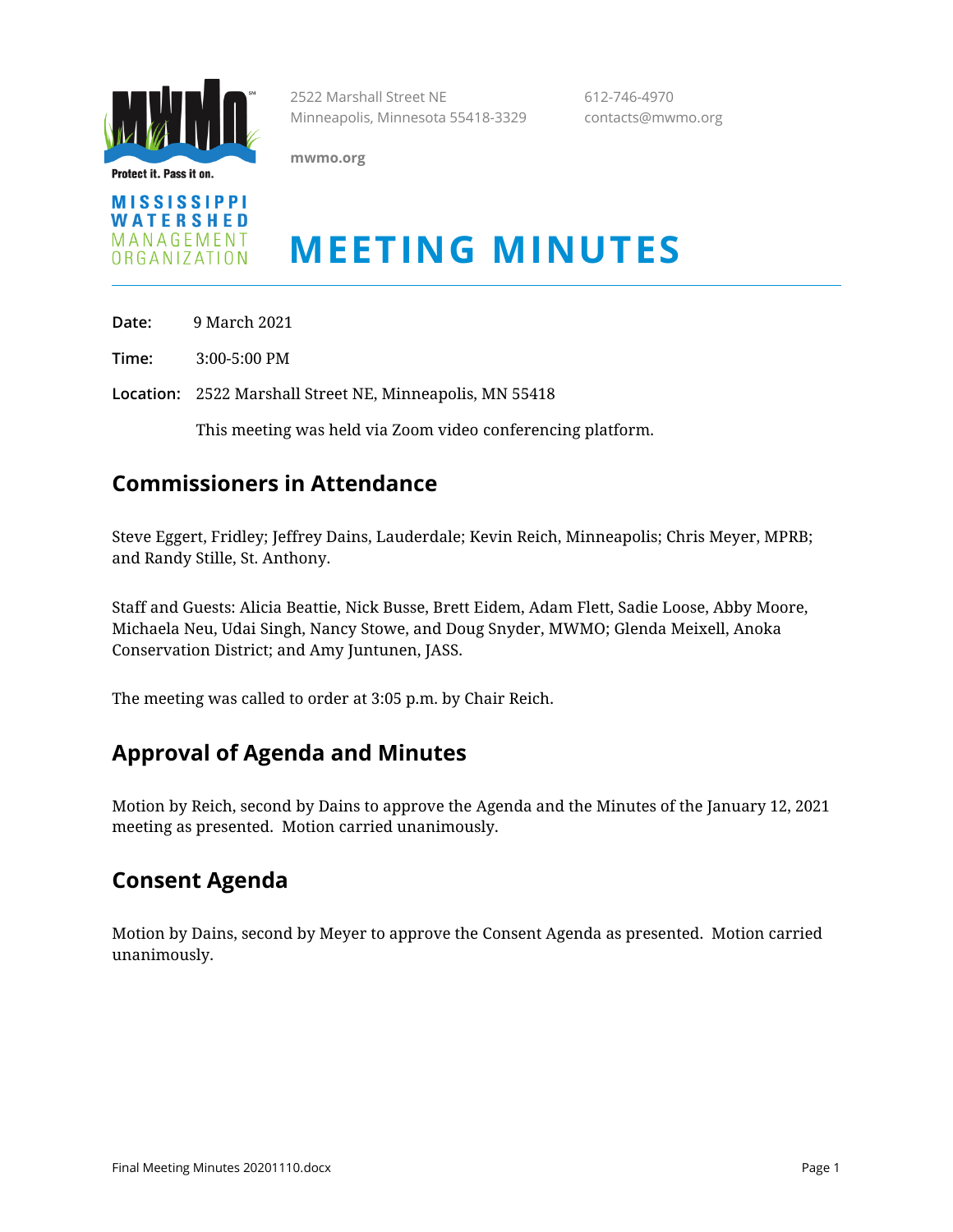## **Reports from Staff**

The MWMO shares a Human Resources Coordinator with St. Anthony Village. The HR Coordinator has been offered a full-time City Manager position and will not be able to continue as the HR Coordinator. This position is expected to be hired within the next six weeks.

St. Anthony Village staff are assisting with the MWMO annual audit and a draft audit report is expected by mid-April. The final audit should be available at the May meeting for approval. The deadline to submit the annual audit is June 30.

Snyder requested the Commission to consider supporting CenterPoint Energy's Natural Gas Innovation Act legislation which could positively impact the integrated utility hub development. Staff can write a letter stating that the legislation has MWMO staff support instead of MWMO Commission support. The legislation will most likely be heard prior to the next meeting. Commissioners noted that staff support of this legislation is allowed. The Commissioners are not ready to support the legislation at this time.

The Commission should consider providing input regarding the disposition of the Upper St. Anthony Falls Lock and Dam. The upper falls lock has been closed since 2015 to prevent invasive carp from moving upriver. The Army Corps of Engineers (ACOE) would like to gift the lock and dam to the city of Minneapolis or MWMO. Only the lock would be shut down. Staff would prefer to see that ACOE continue ownership and maintenance, as the property is also tied to the lower St. Anthony lock and dam. The lands around the structure could be transferred to the city for recreational use. This would ensure that the integrity of both lock and dam structures would be maintained over time. The Commissioners support staff's recommendation and are not interested in taking ownership of the lock and dam. The Board encouraged staff to submit their comments as discussed.

The Watershed Management Plan 60-day comment period was opened in October 2020. Comments were received in December 2020. Staff continues to edit and refine the plan per comments. The final 90-day review is expected to begin in July 2021 with BWSR approval following and Commission approval and adoption expected at the November 2021 meeting.

The North Columbia Golf Course and Park BMP project is currently in phase one, which began in October 2020 and is expected to be completed later this month. Work includes the removal/abandonment of old storm sewer pipes, installation of larger capacity storm sewer, earthwork to create new basins, BMP installation, grading, and woody invasive species removal. Phase two will be completed over the summer and includes final grading, golf course restoration, and 19 acres of habitat restoration. This is the first project where MWMO has taken the lead on a major capital project with MPRB. Drone footage of the project is available on the website. Contaminated soils were discovered, additional excavation needed, trees found that required removal, etc., resulting in six change orders to date. One change order will be 100% covered by MPRB to change the fairway seed for the golf course. However, partners need to contribute to the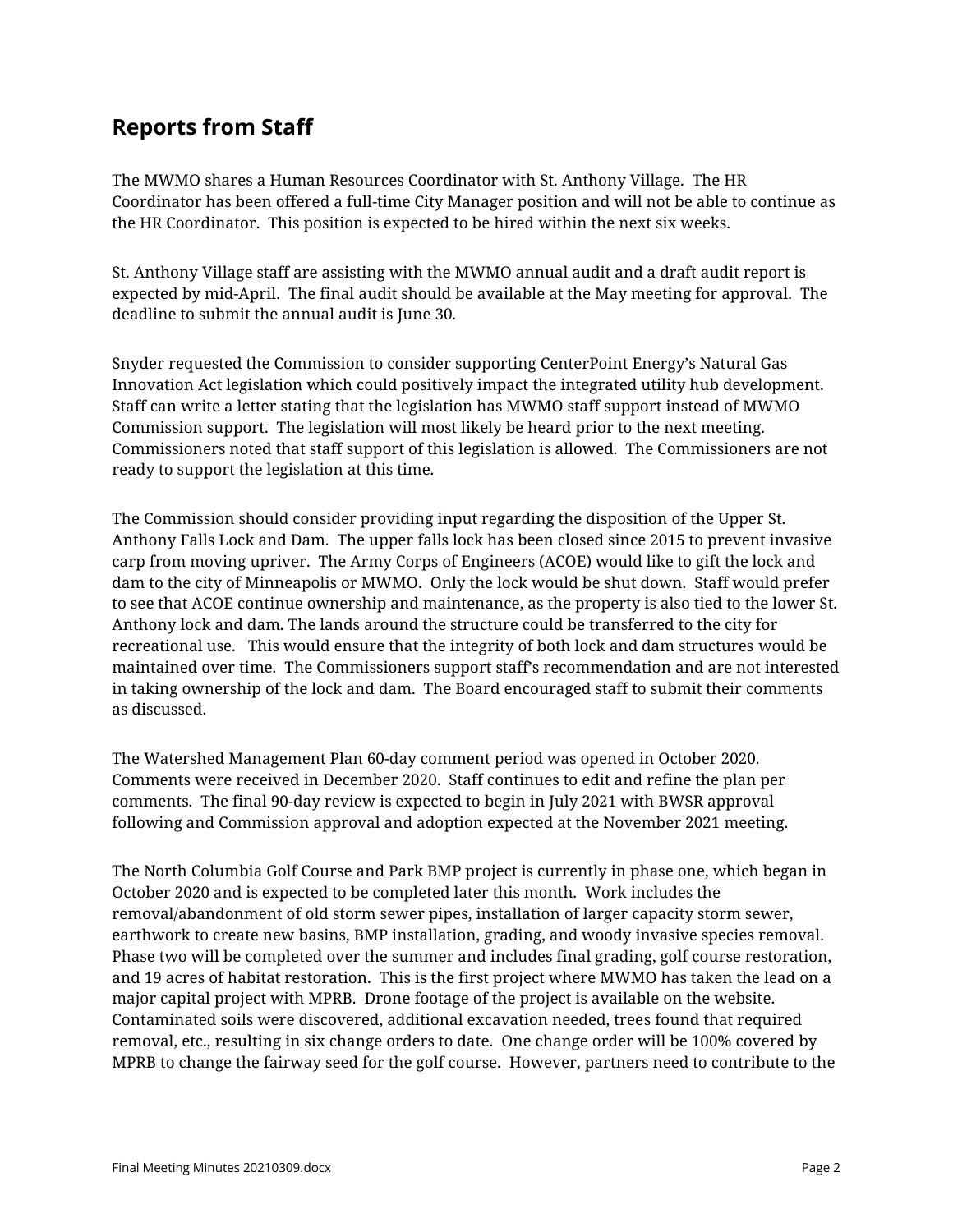increased costs totaling \$317,205, which remain under the 15% contingency, at this time. Additional contingency funds are not expected to be needed.

Singh presented to the Commissioners his experience as a keynote speaker at **The University** in India February 25-26, 2021. The Vice Chancellor and Dean of the University expressed gratitude to the MWMO Board for allowing his participation. Singh thanked Snyder and the Commissioners for allowing him to share MWMO's accomplishments with others.

MWMO has begun annual BMP effectiveness monitoring at the Fridley stormwater ponds built as part of the new Fridley city campus. Seven samples were taken last year. Singh detailed the analysis for Chlorophyll A, *E. coli*, Total Suspended Solids (TSS), Total Phosphorus (TP), and chlorides.

MWMO is also monitoring the Jackson Pond with the iron-enhanced sand filter. The filter is providing almost two-thirds of the removal of TP out of three samples obtained last year. The filter also provided good removal of TSS. However, there is more E. Coli in the outflow than inflow, so the sand filter will need to be cleaned.

A water quality monitoring video has been created and shared on the website. Eggert noted the video was very good and thanked staff for their monitoring efforts in Fridley.

#### **General Business**

**Resolution 2021-017:** Stewardship Fund Action Grant. Four applications were received for Stewardship Fund Action Grants:

- Abbot Northwestern Transportation Hub at \$50,000 to add 5,000 SF of new native, pollinatorfriendly plantings and educational signage to the new transportation hub structure adjacent to the Midtown Greenway.
- Sundial Building Water Management and Reuse Demonstration project at \$49,825 to implement stormwater management strategies at a 12-unit multi-family apartment building, including water reuse and rain gardens, as well as development of educational materials for local residents and nearby property owners and developers to learn about the planning and execution of the project.
- Children's Dental Services at \$50,000 to reconstruct the parking lot as a permeable parking lot that will infiltrate stormwater runoff onsite, as well as educational materials.
- University Baptist Church at \$50,000 to install rock swales and vegetated rain gardens to divert runoff away from the church foundation and allow infiltration.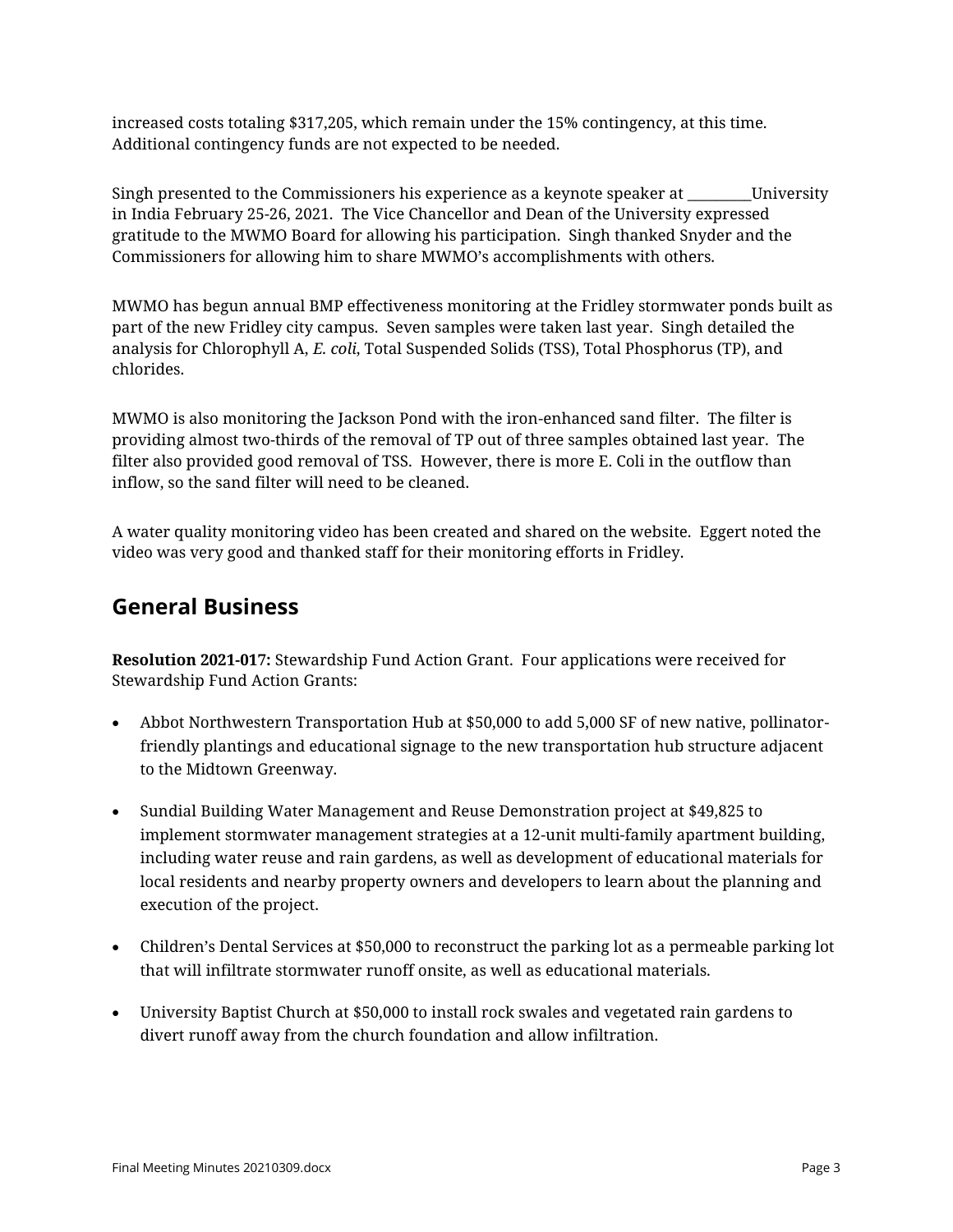Many of these current applicants started with planning grants from MWMO and are now moving to the implementation stage. The total request for 2021 Stewardship Fund Action Grants, paid by the Stewardship Fund, is \$199,825.

Motion by Eggert, second by Stille to approve Resolution 2021-017 as presented. Motion carried unanimously.

**Resolution 2021-018:** Como Semi-URP P8 Water Quality Modeling Project. The goal of modeling is to refine planning and outreach efforts by understanding which areas are most high risk for flooding or contribute the most pollutants. The Hydrologic and Hydraulic model has already been completed. This request is to contract with Houston Engineering to complete this modeling project at a cost not to exceed \$84,000.

Motion by Stille, second by Dains to approve Resolution 2021-018 as presented. Motion carried unanimously.

**Resolution 2021-019:** Mississippi River Green Team. The Green Team did not operate fully in 2020 due to COVID-19. To operate at full capacity in 2021, youth will be split into two separate teams. The crews will continue to wear masks and physically distance while working. Staff is requesting \$51,000 in 2021 to continue the partnership with MPRB for this program.

Motion by Eggert, second by Dains to approve Resolution 2021-019 as presented. Motion carried unanimously.

# **Open Public Input**

None.

#### **Board Updates and Announcements**

A great article re MWMO was published in the Fridley city newsletter. Eggert thanked Snyder for providing the article.

The next meeting is scheduled for May 11, 2021 via Zoom.

# **Adjourn**

There being no further business, the meeting was adjourned at 4:27 p.m.

Respectfully submitted, Amy Juntunen, Recording Secretary